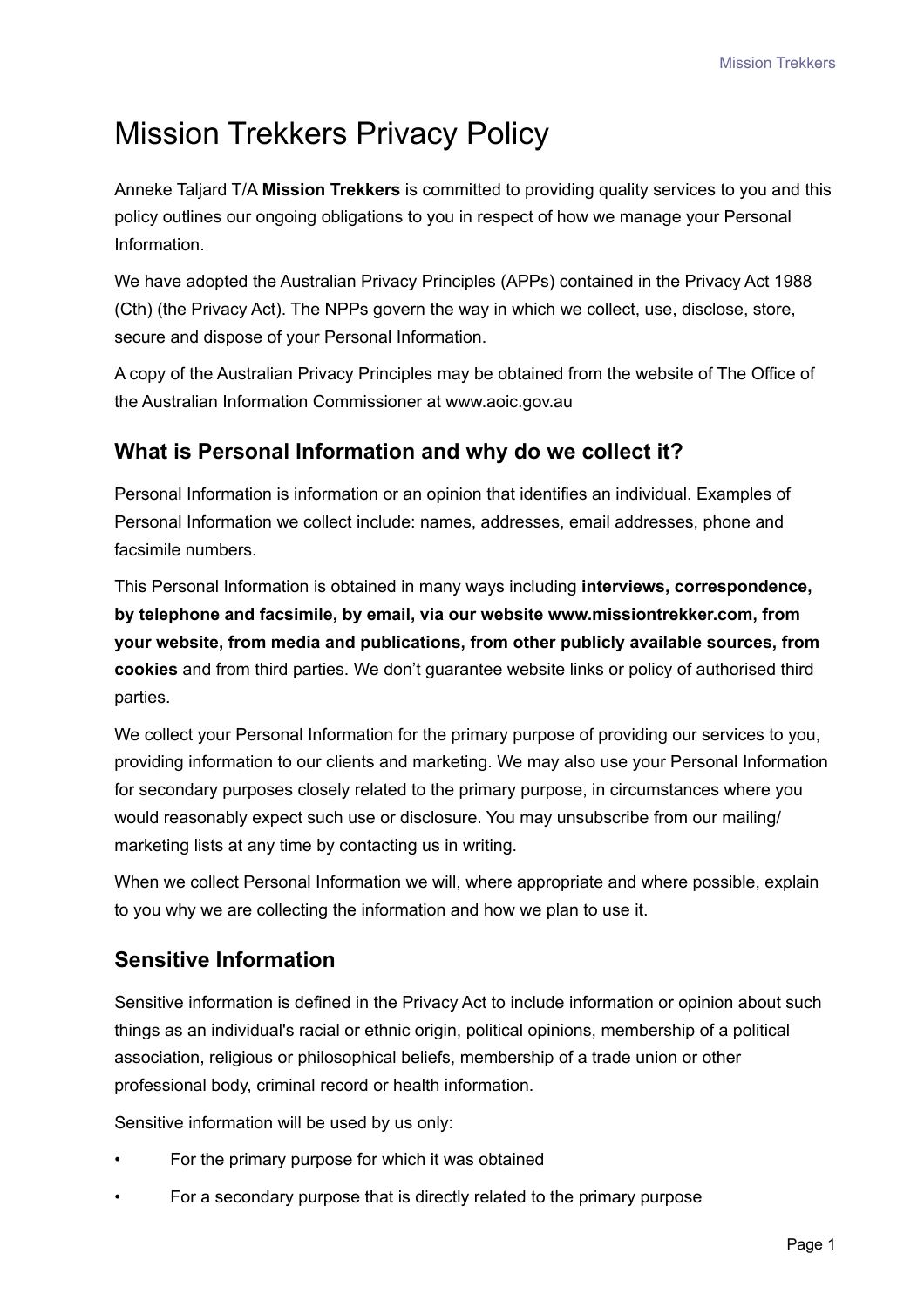With your consent; or where required or authorised by law.

## **Third Parties**

Where reasonable and practicable to do so, we will collect your Personal Information only from you. However, in some circumstances we may be provided with information by third parties. In such a case we will take reasonable steps to ensure that you are made aware of the information provided to us by the third party.

## **Disclosure of Personal Information**

Your Personal Information may be disclosed in a number of circumstances including the following:

- Third parties where you consent to the use or disclosure; and
- Where required or authorised by law.

#### **Security of Personal Information**

Your Personal Information is stored in a manner that reasonably protects it from misuse and loss and from unauthorised access, modification or disclosure.

When your Personal Information is no longer needed for the purpose for which it was obtained, we will take reasonable steps to destroy or permanently de-identify your Personal Information. However, most of the Personal Information is or will be stored in client files which will be kept by us for a minimum of 7 years.

## **Access to your Personal Information**

You may access the Personal Information we hold about you and to update and/or correct it, subject to certain exceptions. If you wish to access your Personal Information, please contact us in writing.

**Anneke Taljard T/A Mission Trekkers** will not charge any fee for your access request, but may charge an administrative fee for providing a copy of your Personal Information.

In order to protect your Personal Information we may require identification from you before releasing the requested information.

## **Maintaining the Quality of your Personal Information**

It is an important to us that your Personal Information is up to date. We will take reasonable steps to make sure that your Personal Information is accurate, complete and up-to-date. If you find that the information we have is not up to date or is inaccurate, please advise us as soon as